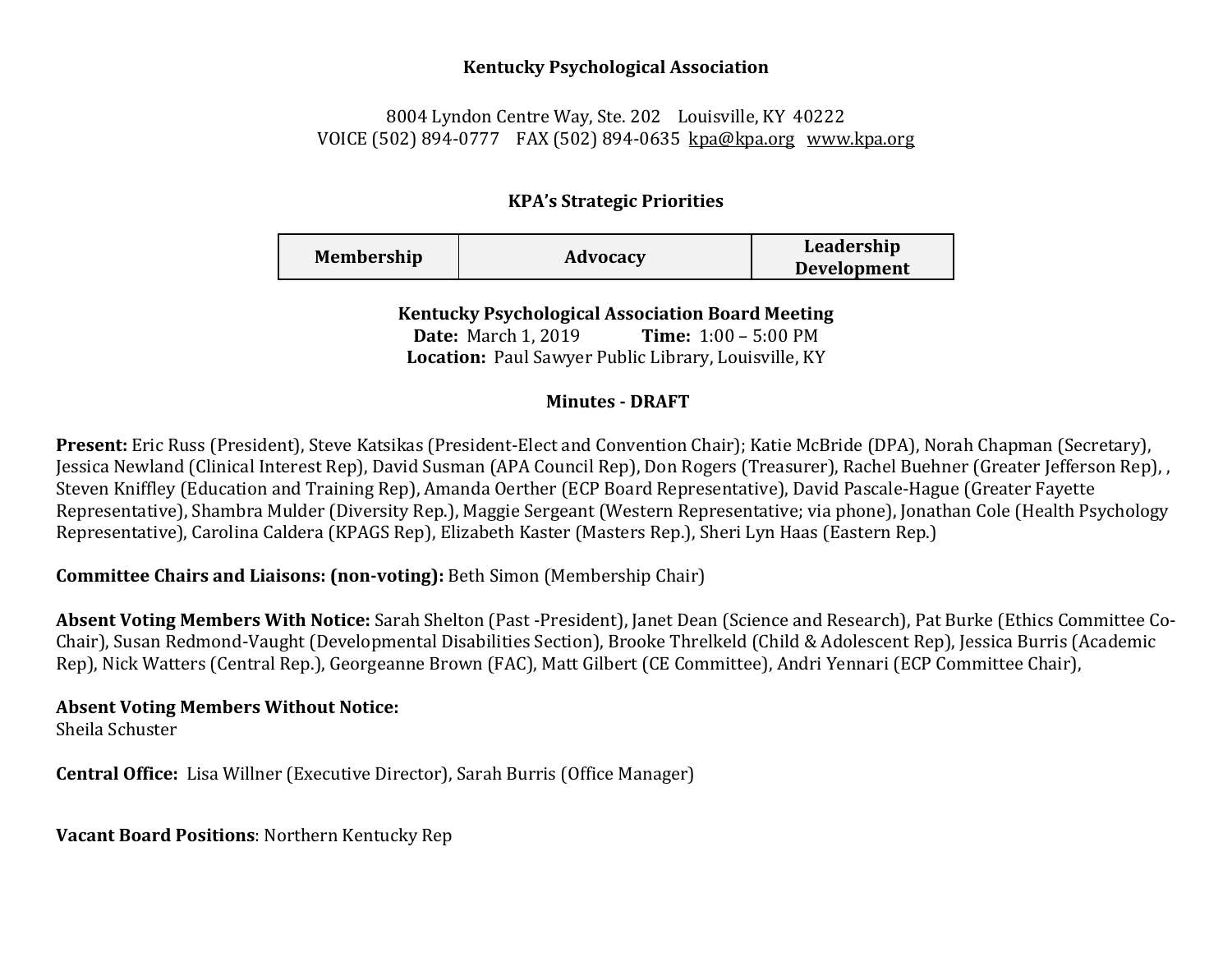| <b>TOPIC</b>                                                              | <b>DESCRIPTION</b>                                                                                                                                                                                                                                                                                                    | <b>CONCLUSION</b>                                                                               |
|---------------------------------------------------------------------------|-----------------------------------------------------------------------------------------------------------------------------------------------------------------------------------------------------------------------------------------------------------------------------------------------------------------------|-------------------------------------------------------------------------------------------------|
| <b>Call to Order and</b><br>Roll Call/<br>President's<br><b>Remarks</b>   | Russ called the meeting to order at 1:10pm                                                                                                                                                                                                                                                                            | No motion was made.                                                                             |
| <b>Introductions and</b><br><b>Welcoming 2019</b><br><b>Board Members</b> | Russ provided an opportunity for members to introduce themselves and<br>connection to KPA values.                                                                                                                                                                                                                     | No motion was made.                                                                             |
| <b>Approval of</b><br><b>Minutes from</b><br>12-14-2018                   | Minutes were distributed prior to the meeting. No discussion or corrections.                                                                                                                                                                                                                                          | Susman made motion to approve the<br>minutes. Motion passed<br>unanimously.                     |
| 2018 End of the<br><b>Year Financial</b><br><b>Report</b>                 | Rogers provided an overview of the 2018 end of the year financial report for<br>KPA and KPF. All accounts suggest that the organization holds a healthy<br>financial status. Discussion was held related to KPA and KPF financial<br>similarities and differences for new board members.                              | Simon was made to approve the end<br>of the year financial report. Motion<br>passed unanimously |
| <b>ED Report</b>                                                          | ED Report was distributed prior to the meeting.                                                                                                                                                                                                                                                                       | No motion was made.                                                                             |
| <b>DPA Report</b>                                                         | DPA Report was distributed prior to the meeting. McBride provided an<br>overview of the report, including tasks associated with her role within the<br>community (i.e., responding to questions from members related to practices<br>and policies) as well as the national level (i.e., trainings and advocacy work). | No motion was made.                                                                             |
| <b>APA Council</b><br><b>Report</b>                                       | Report was distributed prior to meeting. Susman provided overview of the<br>report, including discussions related to master's program accreditation as<br>well as the APA strategic plan that was adopted.                                                                                                            | No motion was made.                                                                             |
| Membership<br><b>Report</b>                                               | Membership report was distributed prior to the meeting.                                                                                                                                                                                                                                                               | No motion was made.                                                                             |
| <b>Board</b><br>Member/Committ<br>ee Chair Reports                        | Reports were circulated prior to the meeting. No further discussion was<br>held.                                                                                                                                                                                                                                      | No motion was made.                                                                             |
| <b>Public Interest</b><br><b>Response</b>                                 | Reports were circulated prior to the meeting. No further discussion was<br>held.                                                                                                                                                                                                                                      | No motion was made.                                                                             |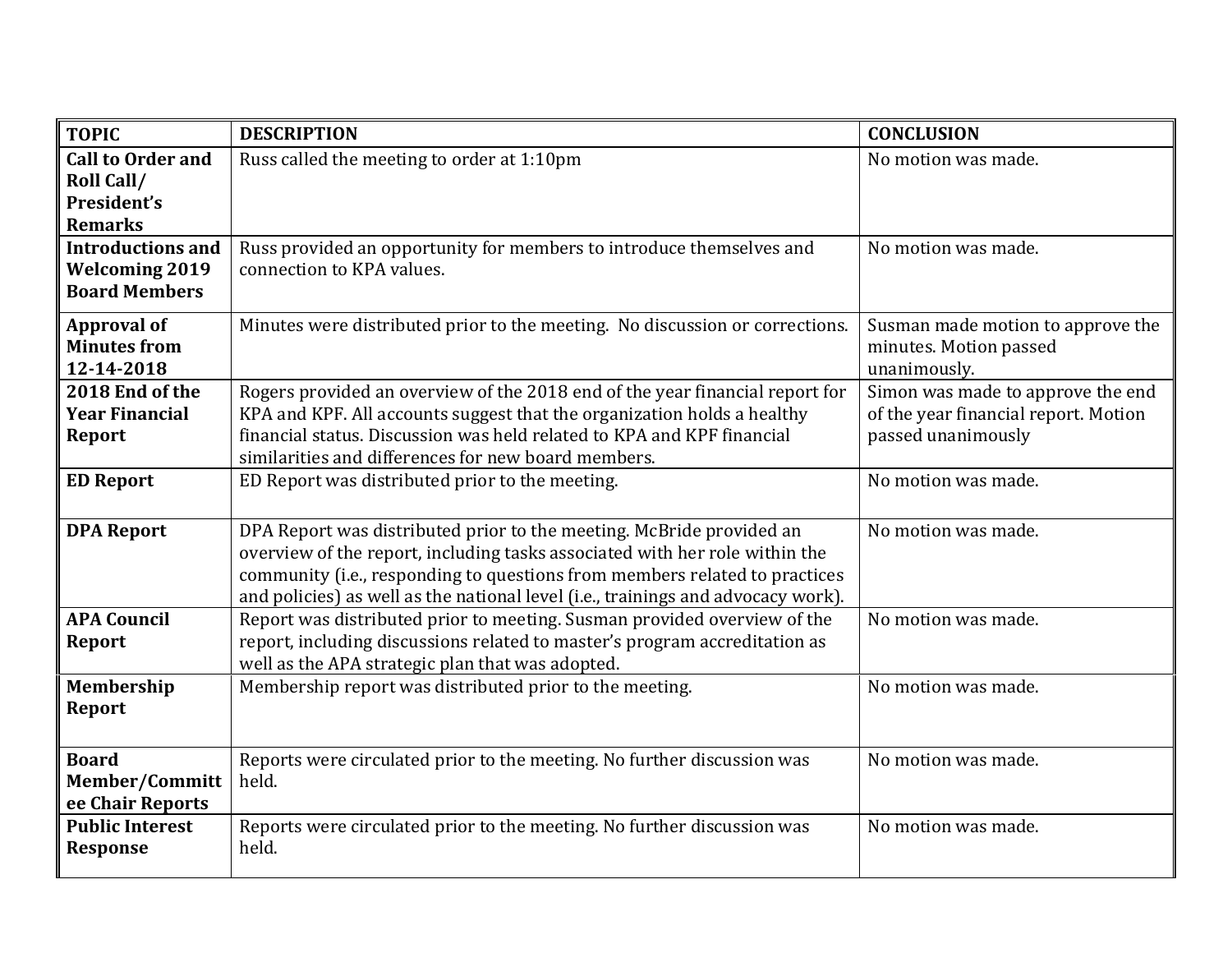| Committee<br><b>Report</b>                                                            |                                                                                                                                                                                                                                                                                                                                                                                                                                                                                                                                                                                                                                                                                                                                                                                                                                                                                                                                                                                                                                                                                                                                                                                                                                           |                                                                                                                |
|---------------------------------------------------------------------------------------|-------------------------------------------------------------------------------------------------------------------------------------------------------------------------------------------------------------------------------------------------------------------------------------------------------------------------------------------------------------------------------------------------------------------------------------------------------------------------------------------------------------------------------------------------------------------------------------------------------------------------------------------------------------------------------------------------------------------------------------------------------------------------------------------------------------------------------------------------------------------------------------------------------------------------------------------------------------------------------------------------------------------------------------------------------------------------------------------------------------------------------------------------------------------------------------------------------------------------------------------|----------------------------------------------------------------------------------------------------------------|
| <b>ACTION ITEM:</b><br><b>Acceptance of</b><br><b>Internal Audit</b><br><b>Report</b> | Internal audit report was distributed prior to the meeting. Katsikas<br>reviewed the outcome of the internal audit, citing all financial records were<br>organized and found as expected. Recommendations for improving payment<br>tracking of the silent auction after Convention as well as sponsorships<br>payments to KPA. Russ shared the intention to seek out an external audit in<br>the coming year.                                                                                                                                                                                                                                                                                                                                                                                                                                                                                                                                                                                                                                                                                                                                                                                                                             | Rogers made motion to approve<br>internal audit report. Motion passed<br>unanimously.                          |
| <b>ACTION ITEM:</b><br><b>Approval of</b><br>Committee<br><b>Members</b>              | Russ the presented list of new committee members to the board. Discussion<br>was held on how to track individuals who may be interested in leadership,<br>including adding a question to the Convention and CE registration and<br>surveys to track those interested.                                                                                                                                                                                                                                                                                                                                                                                                                                                                                                                                                                                                                                                                                                                                                                                                                                                                                                                                                                     | Katsikas made motion to approve<br>committee members. Motion passed<br>unanimously.                            |
| <b>ACTION ITEM:</b><br><b>Ethics Chair</b><br><b>Approval</b>                         | Russ shared that Shelton has volunteered to co-chair the Ethics Committee<br>along with Pat Burke.                                                                                                                                                                                                                                                                                                                                                                                                                                                                                                                                                                                                                                                                                                                                                                                                                                                                                                                                                                                                                                                                                                                                        | Kastor made motion to approve<br>Shelton as co-chair of the ethics<br>committee. Motion passed<br>unanimously. |
| <b>ACTION ITEM:</b><br><b>KPA Mission</b><br><b>Statement</b>                         | Russ shared the revised mission statement: "Promoting Psychology as a<br>science and a profession toward improving people's lives."                                                                                                                                                                                                                                                                                                                                                                                                                                                                                                                                                                                                                                                                                                                                                                                                                                                                                                                                                                                                                                                                                                       | Susman made motion to approve the<br>new mission statement. Motion<br>passed unanimously.                      |
| <b>DISCUSSION</b><br><b>ITEM: Capital</b><br><b>Campaign Update</b><br>- Russ         | Russ provided a background for the rationale for the Capital Campaign. Russ<br>encouraged board member participation in the Capital Campaign as well as<br>making calls to KPA members telling them about the campaign. Russ will<br>share phone script as well as resources to support donations to the Capital<br>Campaign. Cole and Simon provided suggestions to include options for<br>sponsorships for the campaign in exchange for advertisements. Katsikas<br>suggested that a larger donor could name the conference room in the new<br>KPA office space. Kniffley encouraged larger organizations to donate in<br>exchange for capital campaign donations. Russ was curious about rolling<br>thank you scroll on the website. Mulder shared that a ribbon cutting<br>ceremony may draw business organizations. McBride suggested that mid to<br>later career psychologists could reach out to ECP's to encourage donations.<br>Donations made are to KPF (tax donations). Susman shared that if we<br>received grants from APA, we could use the money saved from such grants<br>moved over to the capital campaign. Pascale-Hague encouraged matching<br>contributions. Russ will send Google docs to board members along with | No motion was made.                                                                                            |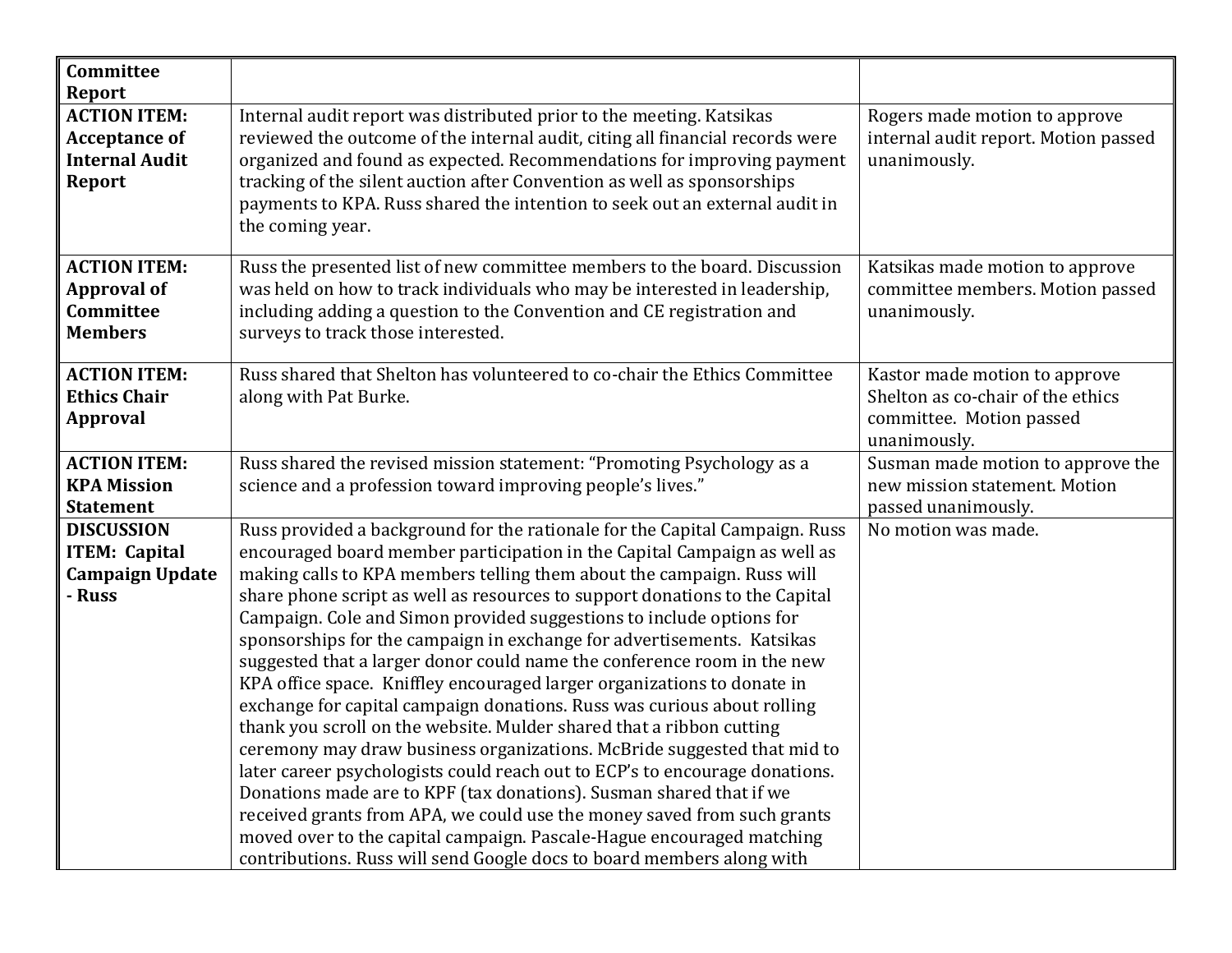|                                                                               | instructions for how to call potential donors.                                                                                                                                                                                                                                                                                                                                                                                                                                                                                                                                                                                                                                                                                                                                                                                                                                                                                                                                                                                                                                                                                                                                                                                                                                                         |                     |
|-------------------------------------------------------------------------------|--------------------------------------------------------------------------------------------------------------------------------------------------------------------------------------------------------------------------------------------------------------------------------------------------------------------------------------------------------------------------------------------------------------------------------------------------------------------------------------------------------------------------------------------------------------------------------------------------------------------------------------------------------------------------------------------------------------------------------------------------------------------------------------------------------------------------------------------------------------------------------------------------------------------------------------------------------------------------------------------------------------------------------------------------------------------------------------------------------------------------------------------------------------------------------------------------------------------------------------------------------------------------------------------------------|---------------------|
| <b>DISCUSSION</b><br><b>ITEM: Medicaid</b><br>Internship<br><b>Update</b>     | Russ provided an update for interns and postdocs to be reimbursed by<br>Medicaid. Russ and Schuster are continuing to have conversations about<br>how to approach the recommendation. Will provide updates in future<br>meetings, as the timeline is unclear at this time.                                                                                                                                                                                                                                                                                                                                                                                                                                                                                                                                                                                                                                                                                                                                                                                                                                                                                                                                                                                                                             | No motion was made. |
| <b>DISCUSSION</b><br><b>ITEM: KPA Board</b><br>Redistricting/<br>Reorganizing | Russ proposed redistricting of the KPA regions, given challenges to engaging<br>Central and Northern regional representatives. Russ also brought forward a<br>potential board reorganization to replace the proposed changes to the<br>Central and Northern Regional Representatives with permanent and Rural<br>and Health representatives on the board. Questions related to who would<br>vote on rural representative were discussed. Clark should be returned to the<br>Central Region in revised map for future publications. Willner explained the<br>by-laws change process. The overview of the proposed changes to the<br>reorganization and redistricting is considered a first reading. Regional<br>representation is based on preferred address. Should Jefferson and Fayette<br>be renamed to be more inclusive? Discussion resulted in the proposal to split<br>the northern region between Jefferson and Fayette regions. Western and<br>Central regions could be combined well. Russ mentioned keeping on our<br>radar how to make board meetings more inclusive and accessible as well.<br>Jean Deters may be consulted about regional redistricting of northern KY<br>regions. Interest sections with larger memberships will still be afforded At-<br>Large positions on the board. | No motion was made. |
| <b>DISCUSSION</b><br><b>ITEM: 2019</b><br>Leadership<br><b>Academy</b>        | Russ overviewed a proposal for a Leadership Academy through KPA,<br>distributed prior to the meeting. Russ proposed 10 people be part of a first<br>cohort. Katsikas proposed that leadership academy participants as Fellows.<br>Ideas discussed include ensuring that cost remains accessible, if anything,<br>and be thoughtful to intimidating responsibilities like presenting to the<br>board. APA state grants may be an option to help support funding for the<br>LDA after 1-2 cycles.                                                                                                                                                                                                                                                                                                                                                                                                                                                                                                                                                                                                                                                                                                                                                                                                        | No motion was made. |
| <b>DISCUSSION</b><br><b>ITEM: 2019</b>                                        | Russ provided background for the potential for new retreat centers, which<br>would require a different date for the retreat (June 14-15). Russ proposed<br>Nazareth Retreat Center for the meeting. It was requested to compare                                                                                                                                                                                                                                                                                                                                                                                                                                                                                                                                                                                                                                                                                                                                                                                                                                                                                                                                                                                                                                                                        | No motion was made. |